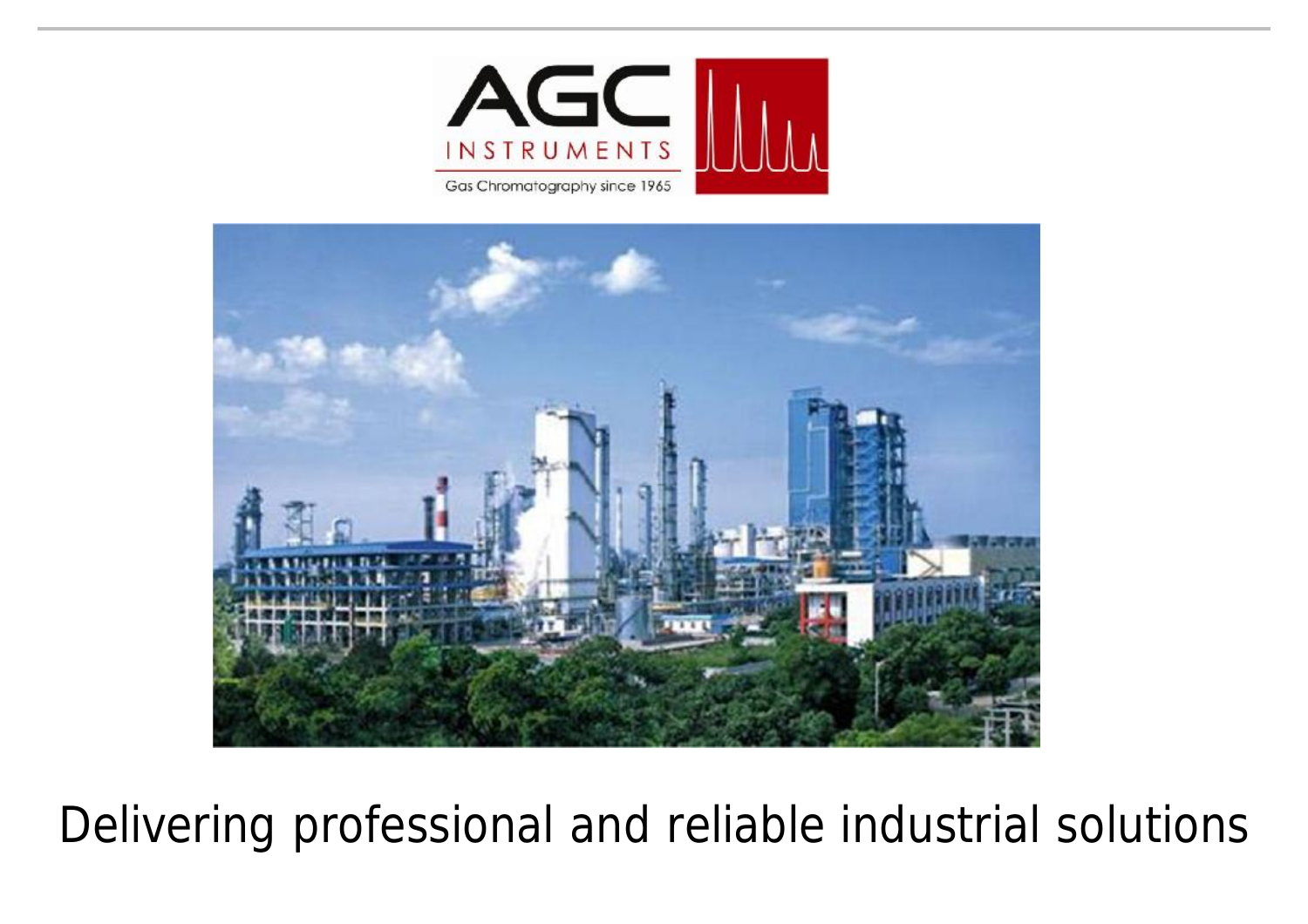

# **Headquarters** Shannon, IRELAND

# Sales/Marketing/Manufacturing/R & D/ Accounts/System Integration/After Sales Support/Training

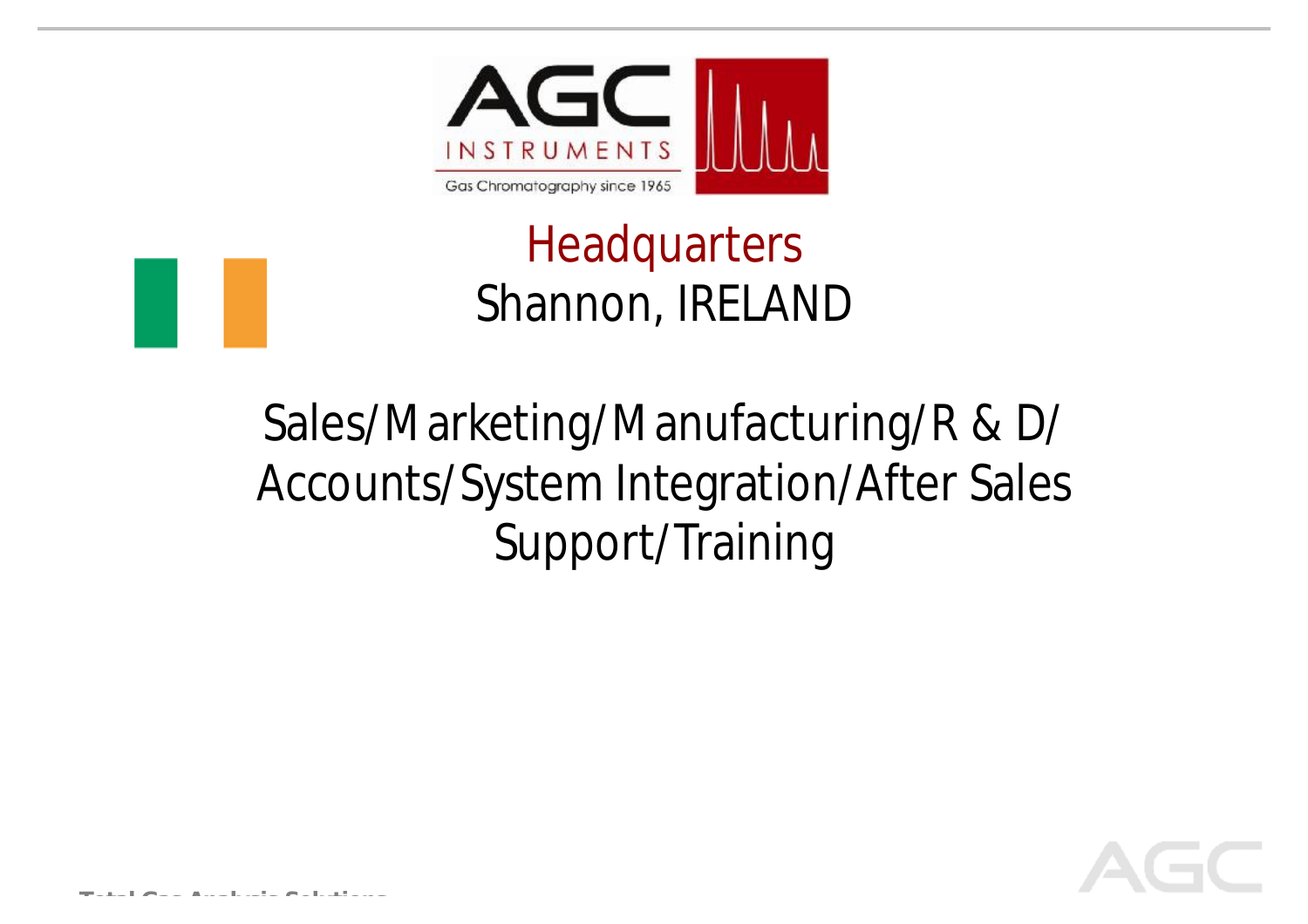

- Leading Innovator, Designer & Manufacturer of Gas Chromatographs & Gas Analysers with versatile Detector Technology
- 50 years of Knowledge & Strong Technical ability Шı.
- Total Gas Analysis Solutions Partner
- Strong Technology & IP available
- Sales to a Multitude of Industries including ASU, Specialty Gas, Petrochemical, Refinery world-wide
- Robust design & development capabilities
- Unparalleled Customer Service & technical support
- Strong Relationships with Top Tier Customers
- Proven Track Record

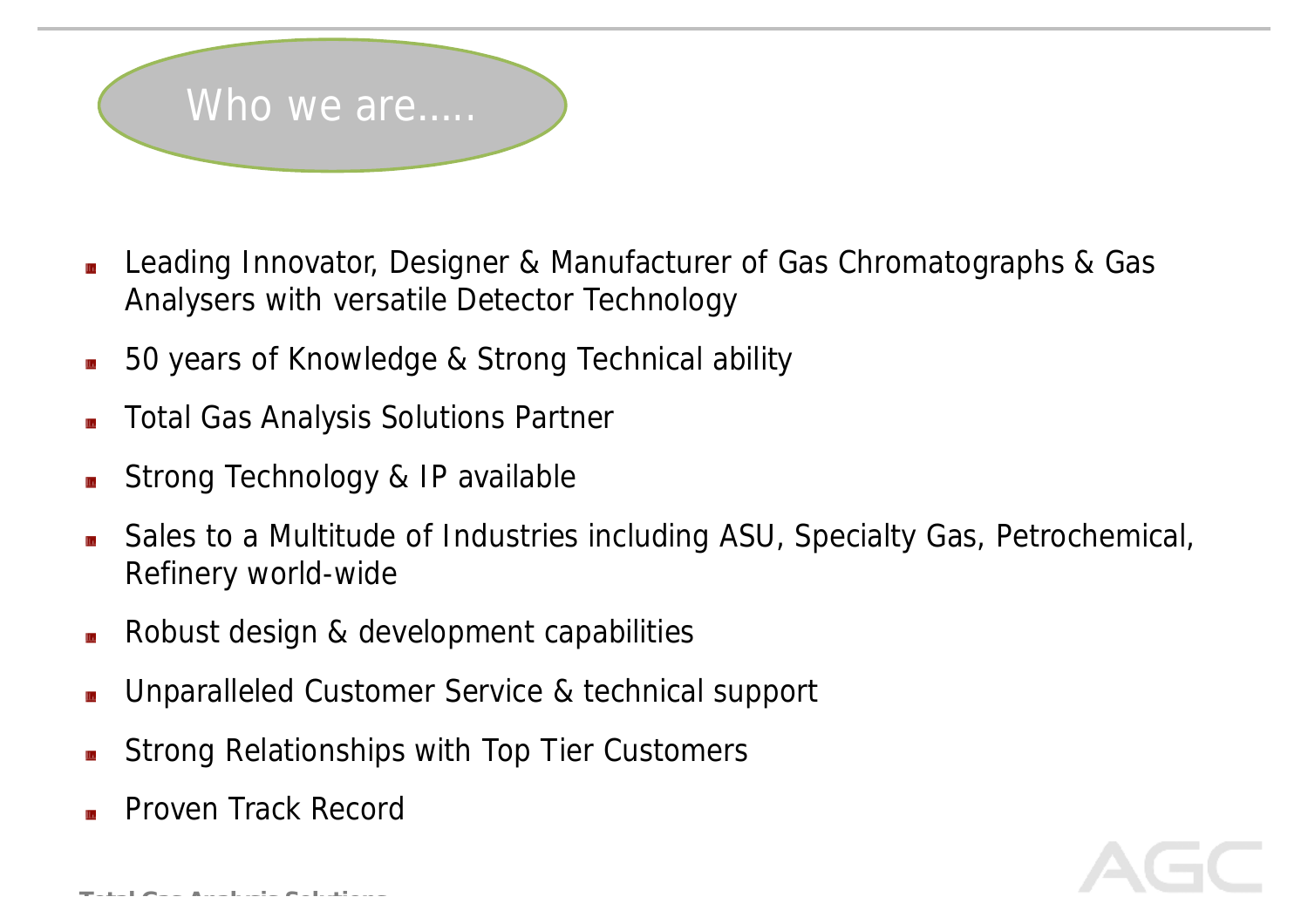### **Quality Certification**

### ISO:9001:2008

ISO:9001:2015



*<u>Certificate</u>* of Registration

nqa.

This is to certify that the Quality Management System of

**AGC Instruments Limited** Unit 2, Shannon Free Zone West, Shannon, Co Clare, IRELAND

applicable to

Manufacture of analytical instrumentation

has been assessed and registered by NQA against the provisions of

BS EN ISO 9001 : 2008

This registration is subject to the company maintaining a quality management system, to the above<br>standard, which will be monitored by NGA.

baywere

Certificate No: Date:<br>Veld Unit:<br>EAC Code:

50384<br>16 April 2014<br>16 April 2017

Certification Director



The use of the ONAS Accredition Mark indicates accreditely in record of from activism covered by the accredition constitute market and the Mark Park Accreditions, LLS 52X<br>NOX is a transity display of Mark and Mark Market a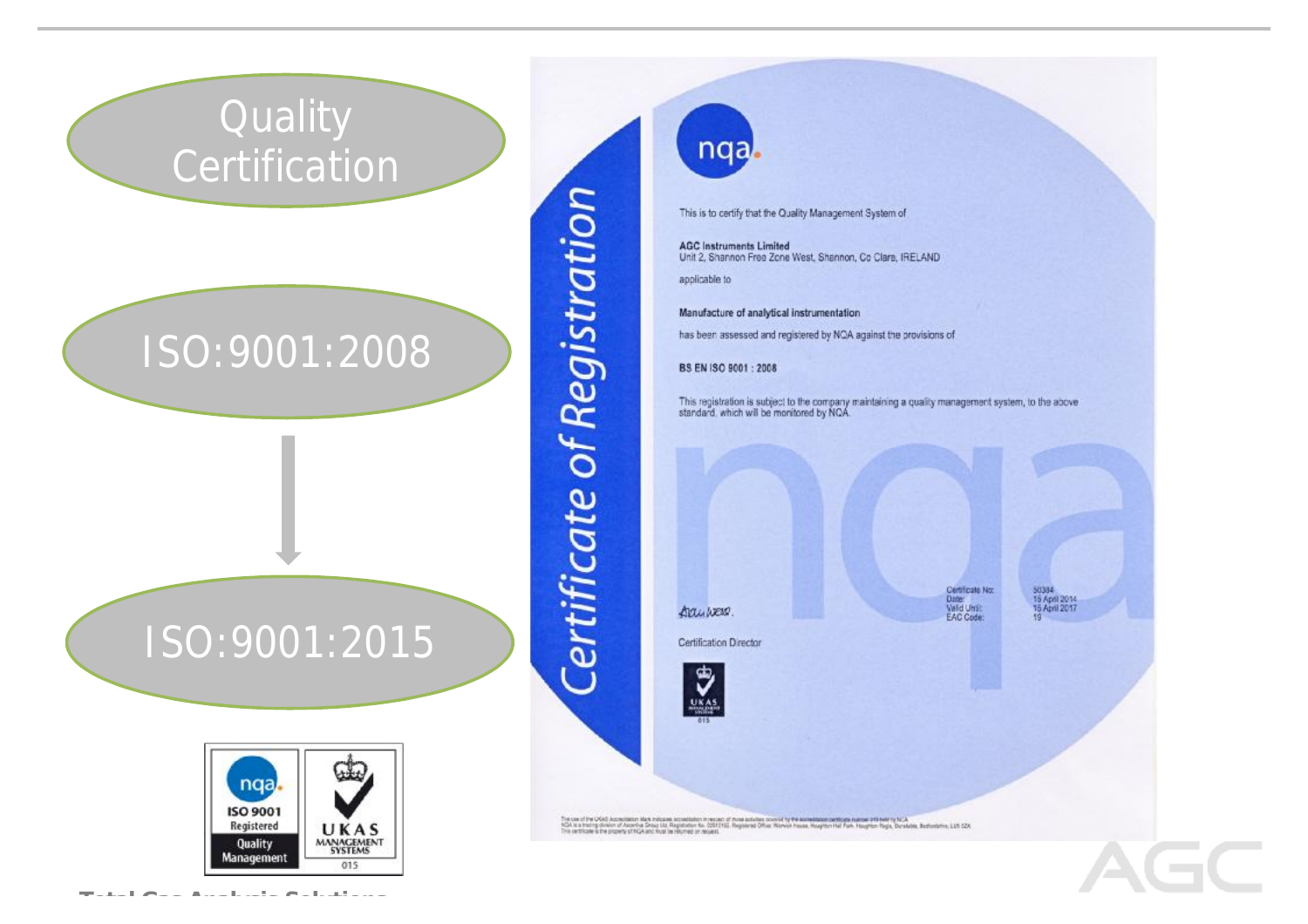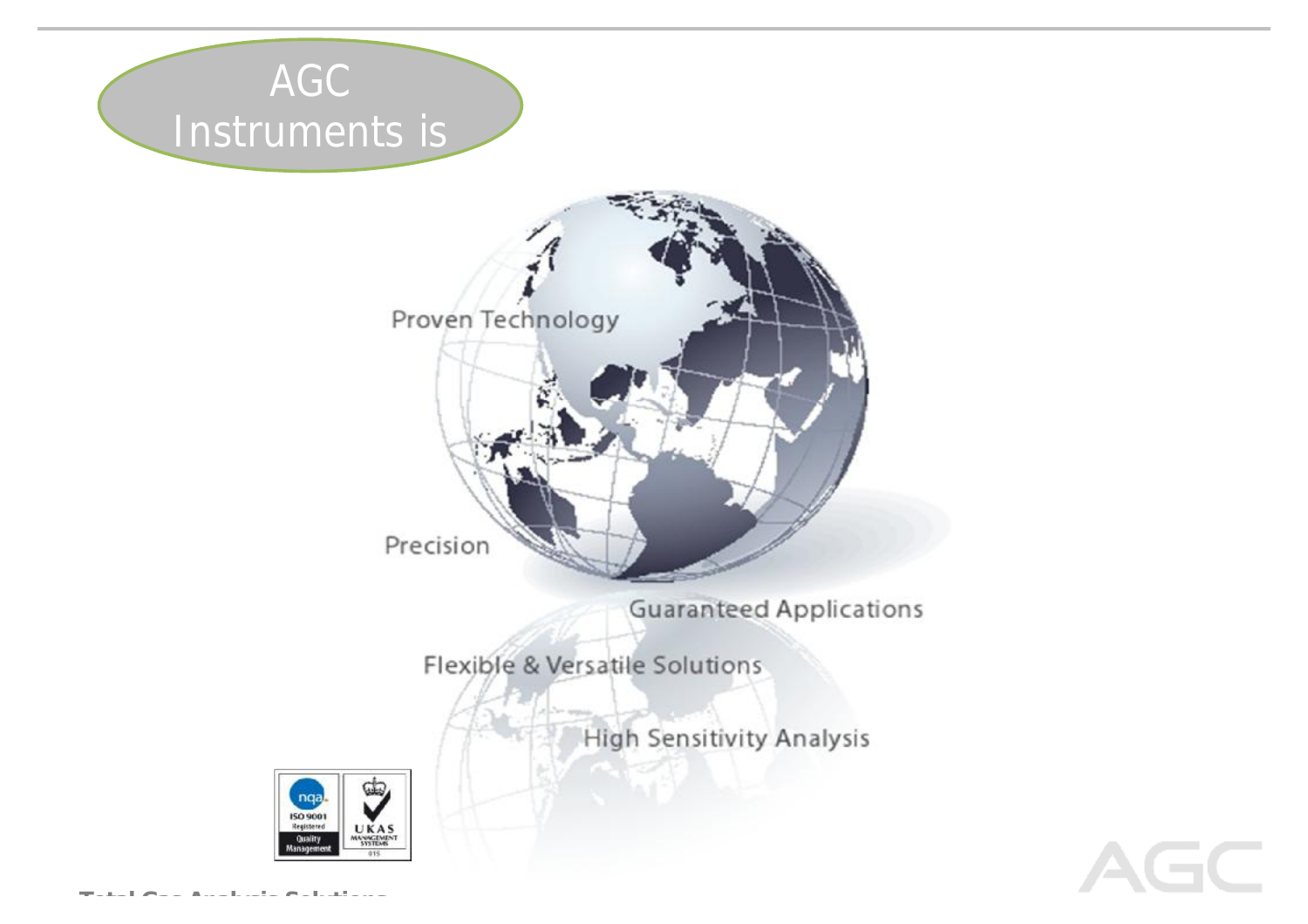

### **Why our Products?**

Excellent Quality Improved Analysis Time Greater Reliability & Repeatability Improves Quality of End Product Proven Technology World-Wide

### **Why our Solutions differ?**

Superior Products Unique AGC IP & Technology Custom manufactured Designed to Industry Requirements

#### **Customer Service**

Our Employees Proven After Sales Support Record Continued Support to all our Customers Repeat Business Loyal Customer Base

### **Innovation**

Significant IP Pipeline of New Products R&D and Design Talented Engineering available

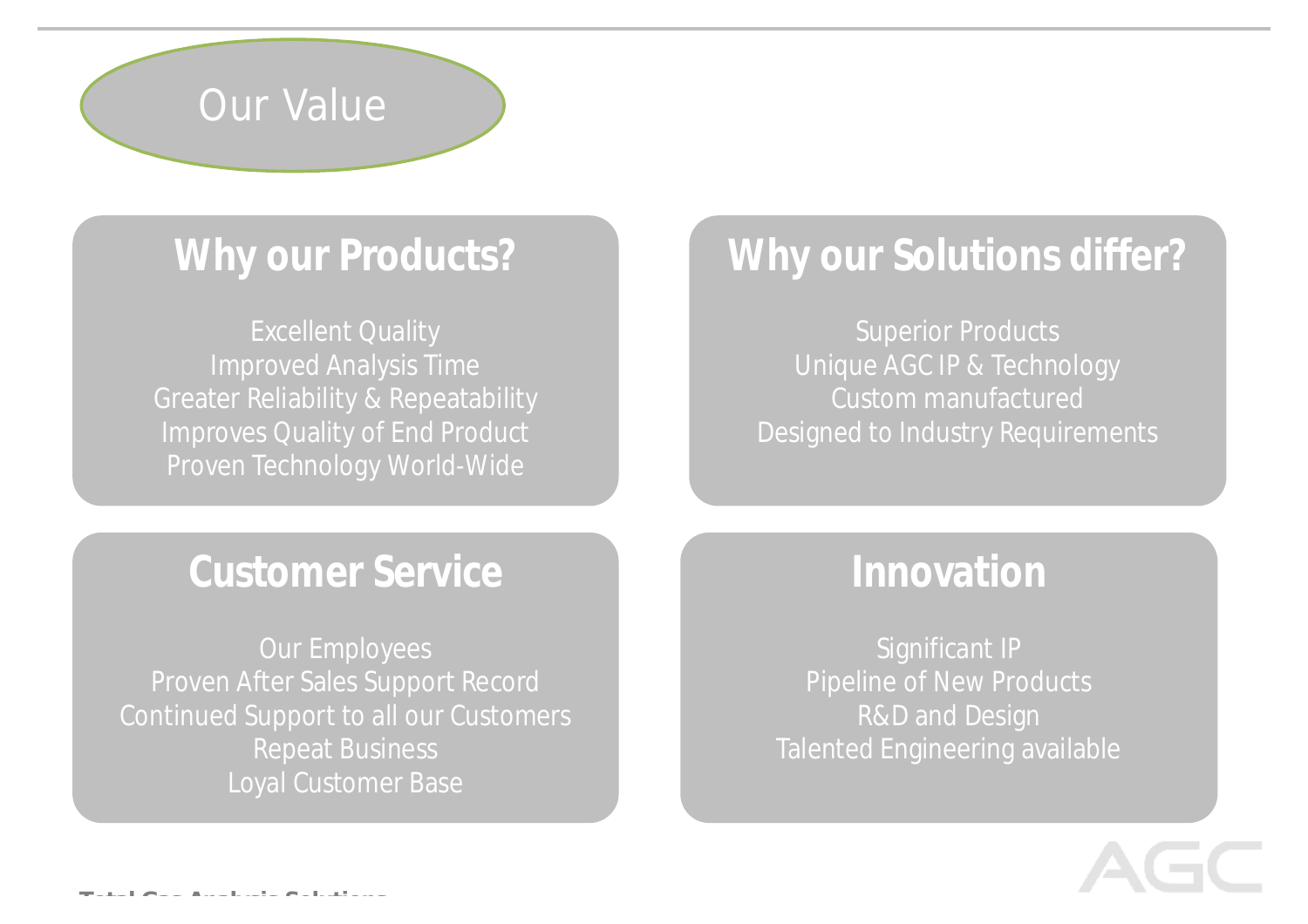## Our Products











Sample conditioning system

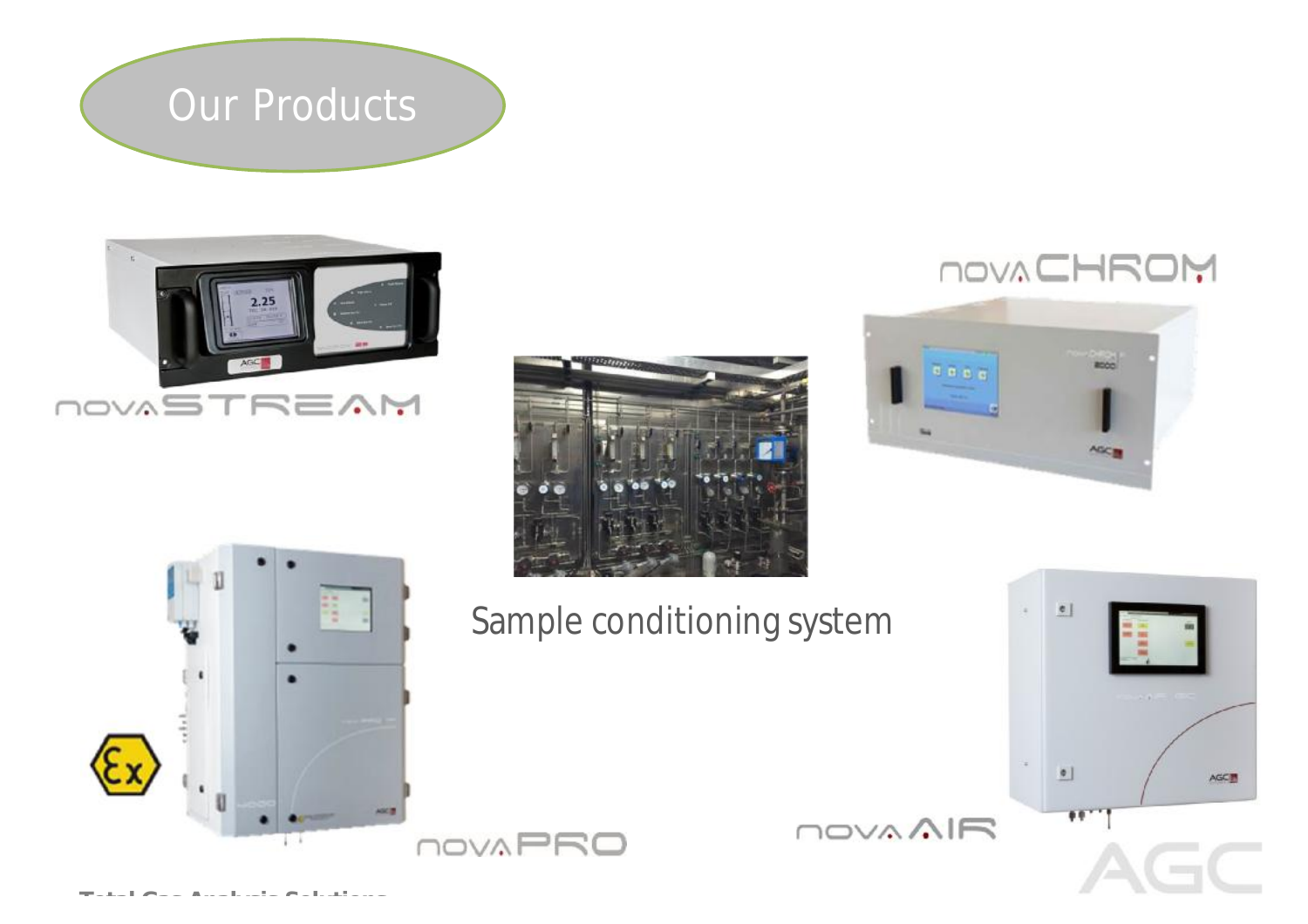

Innovative Gas Chromatographs Continuous Trace Gas Analysers Detector Technology only available from AGC On-Line & Off-Line Solutions Turn-Key Installations ATEX and Safe Zone Applications Customised Solutions for a wide range of matrix gases Guaranteed Applications Policy

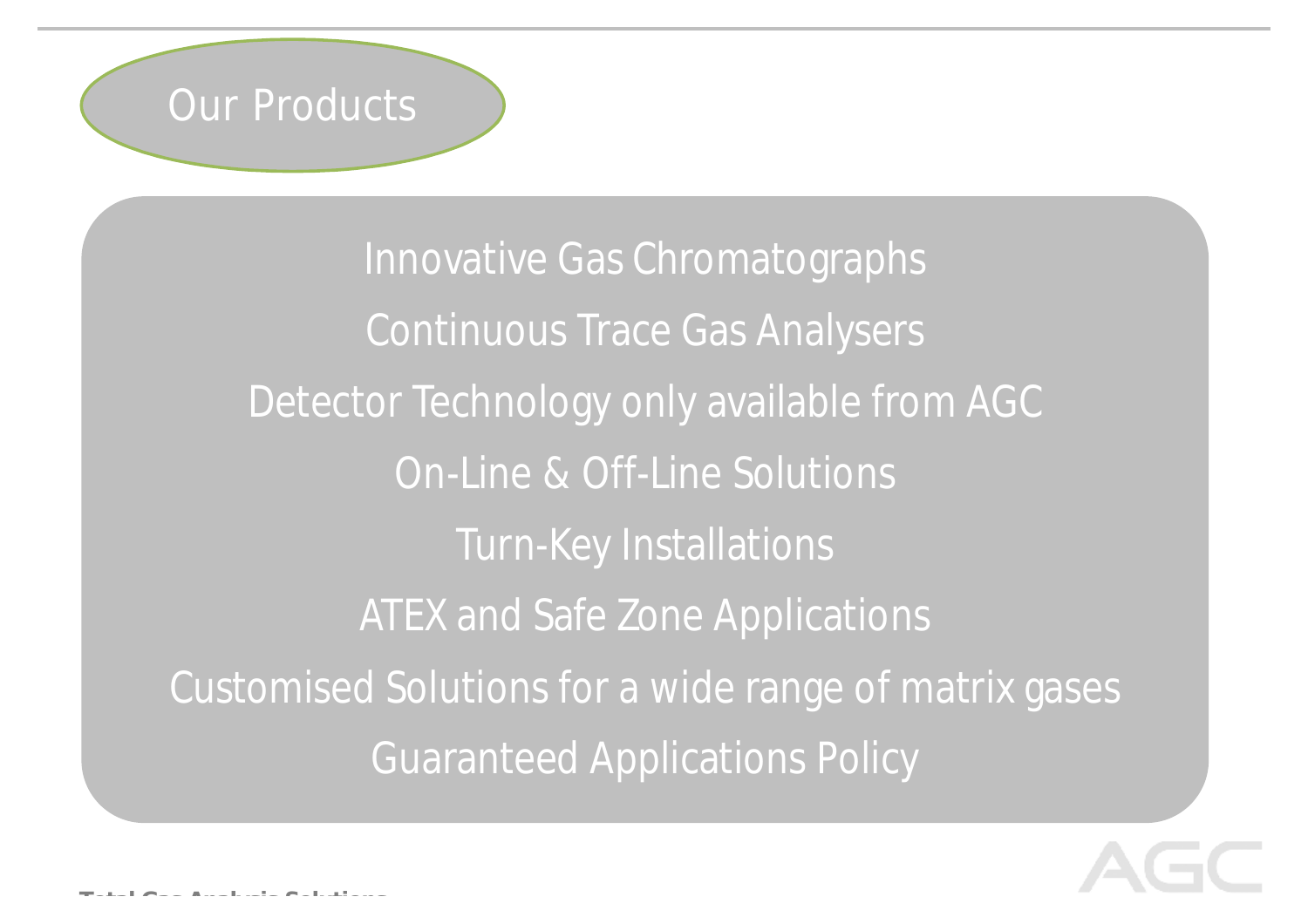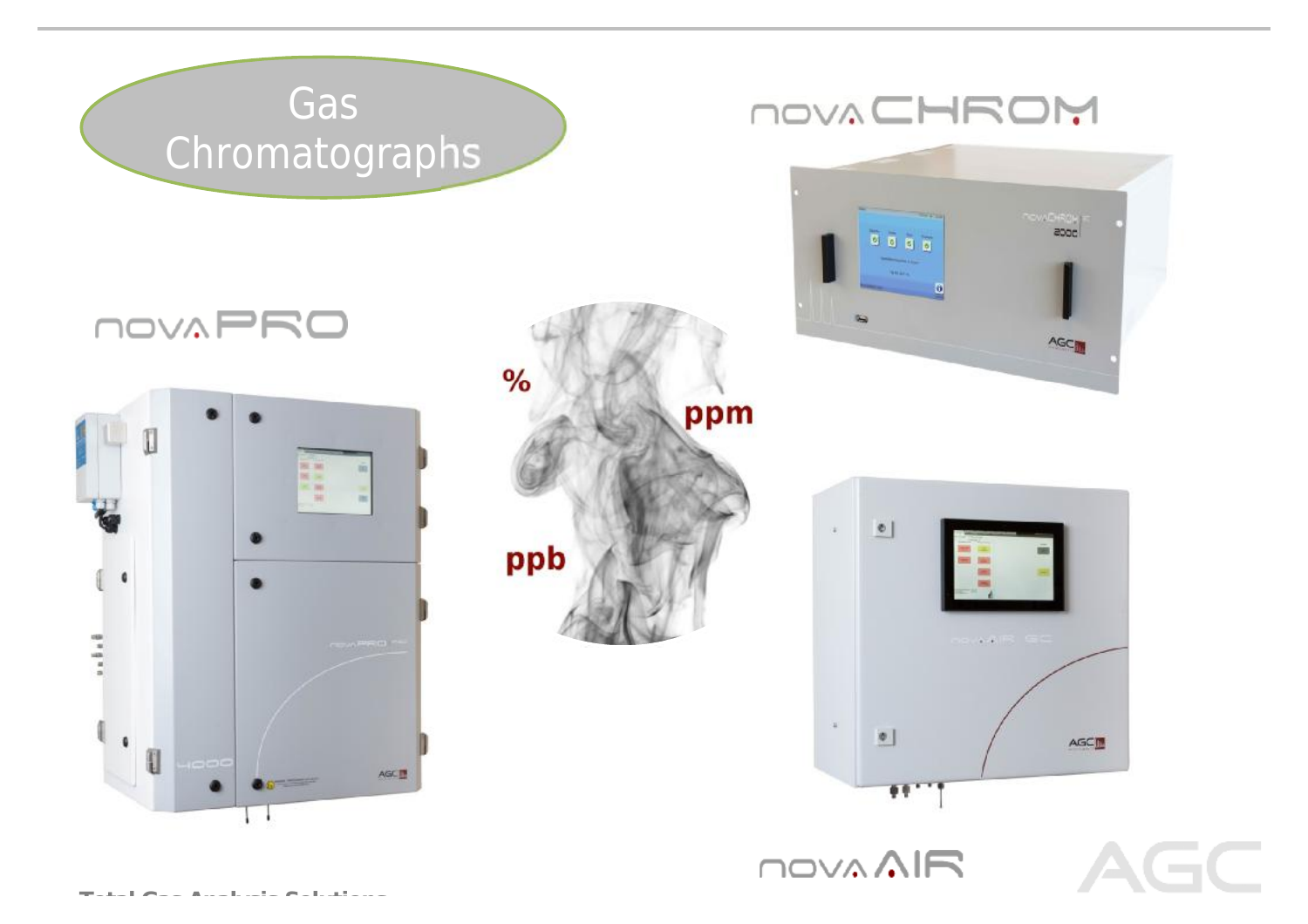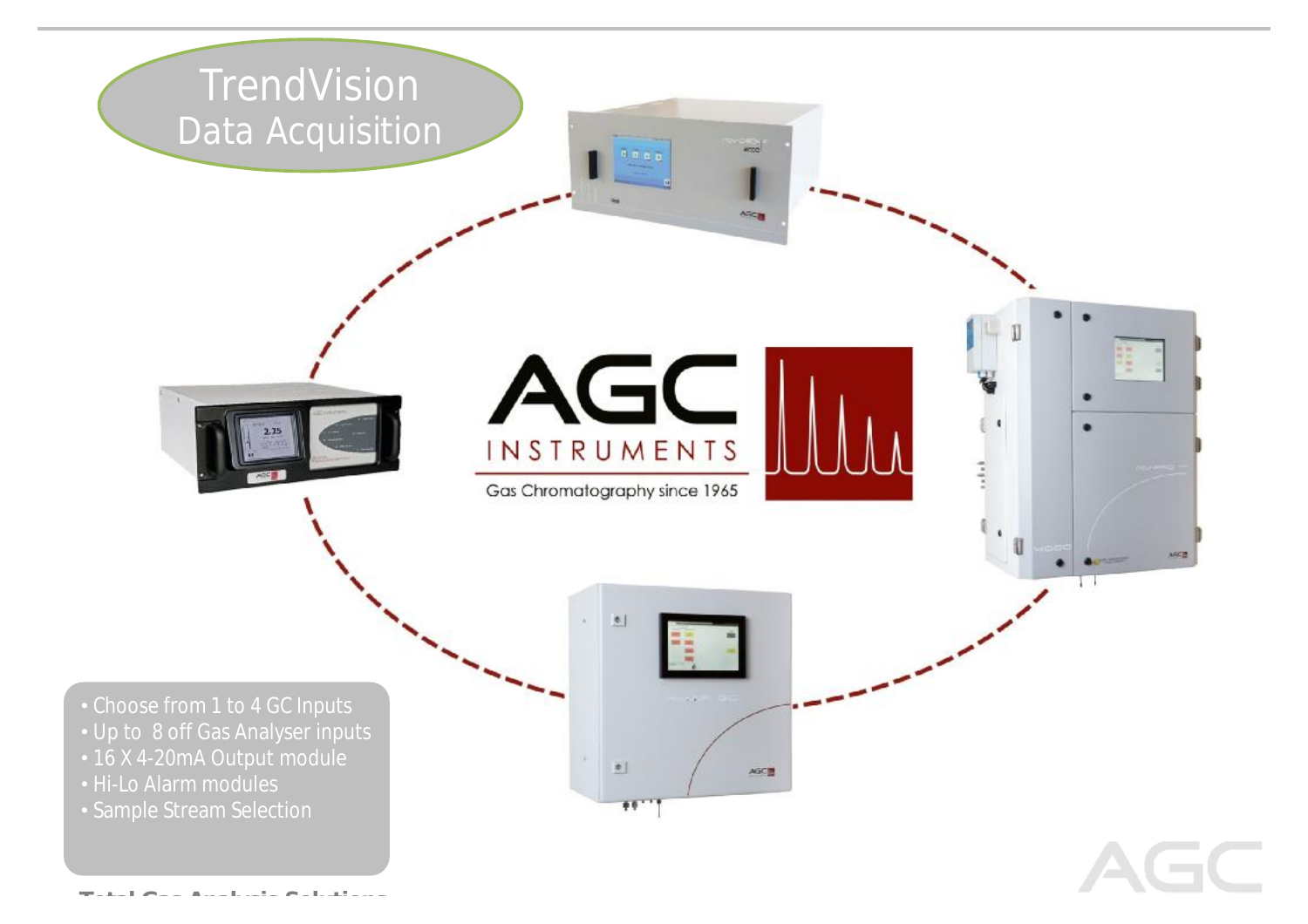### **TrendVision**



#### Easy to operate

Up to 4 GC Channels & 8 Continuous Gas Analysers available

Chromatogram, Trend-Line & Panel Meter representation of peaks

4-20mA Outputs / Hi Low Alarm / Solenoid Switching

Profibus or Modbus communications

Remote Support available

Embedded Operating System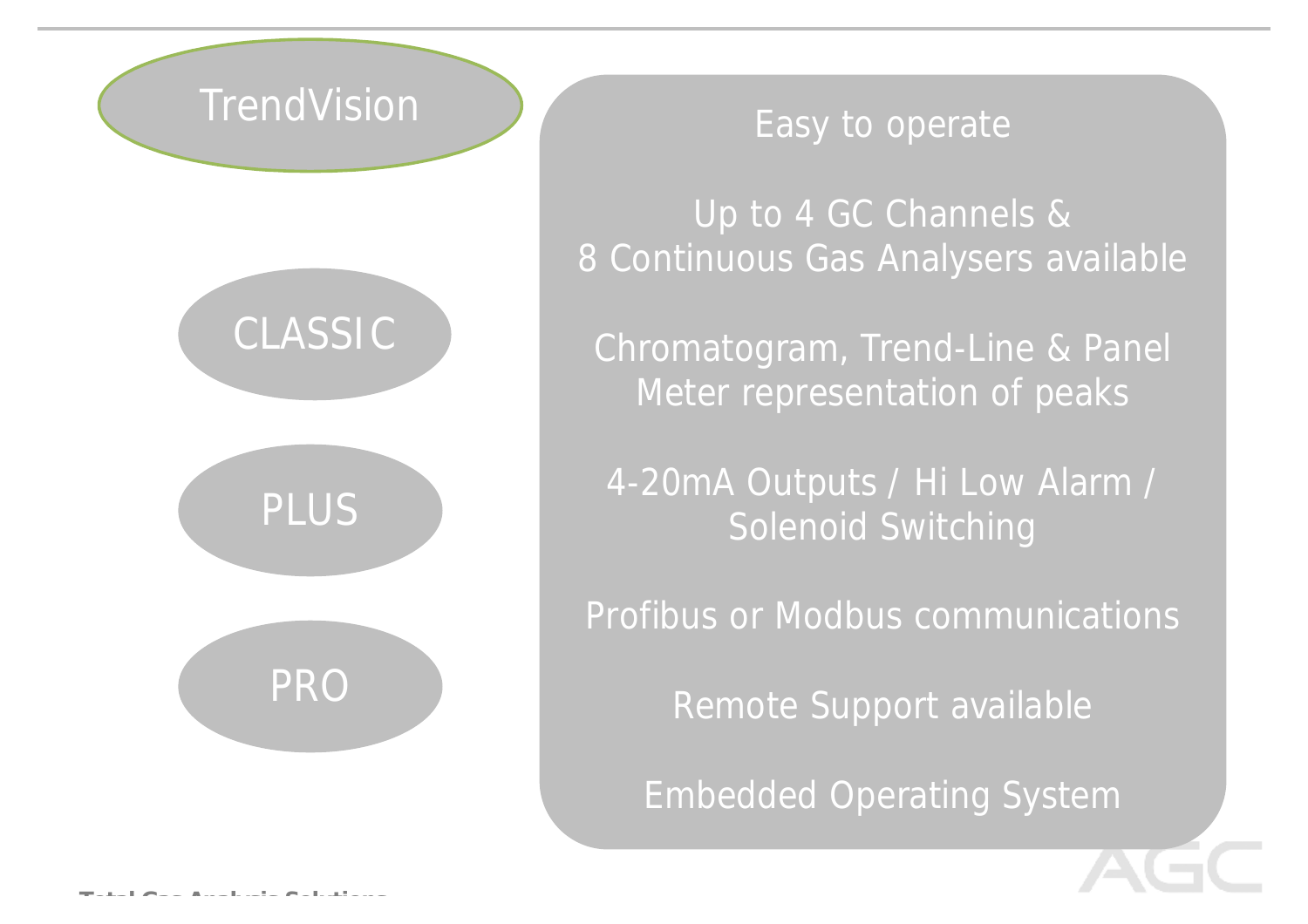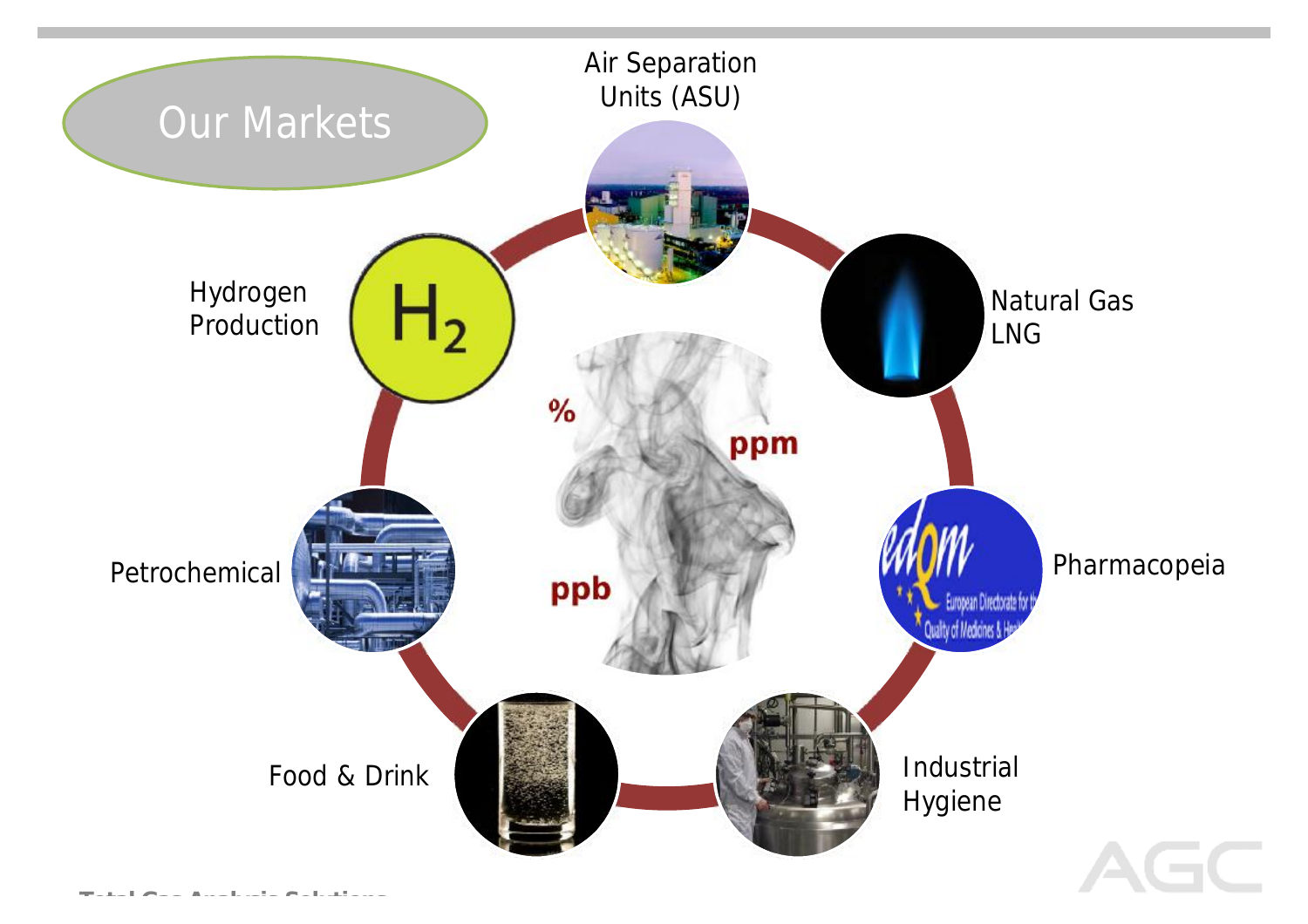### Custom Solutions







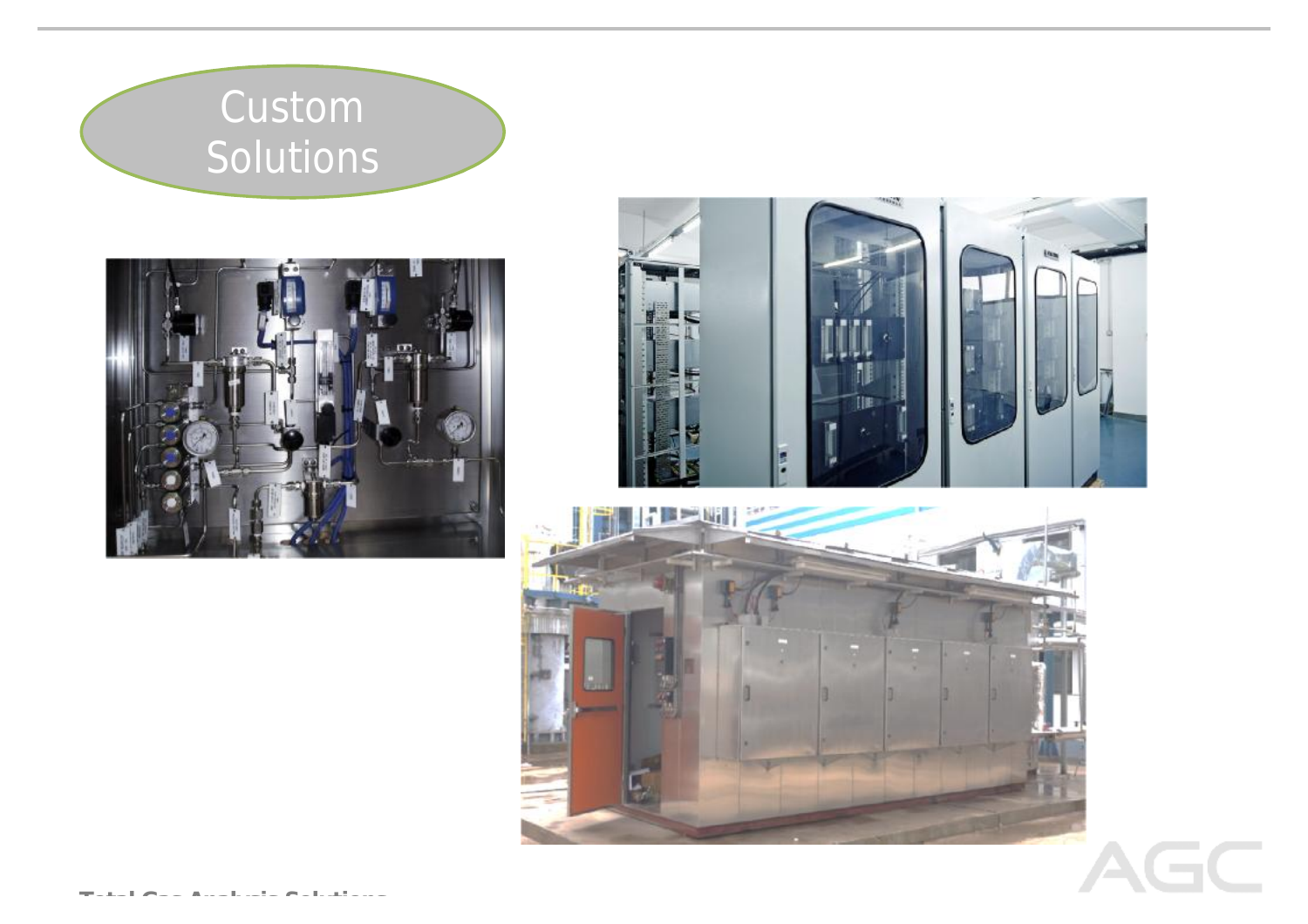#### **Markets**

- **Industrial Gas Production**
- Specialty Gas Manufacturers Cylinder Filling Locations
- **IL** Neon/Helium Separation
- **Rare Gases**
- **The Purity of Gases**
- **III** Corrosive Gases
- **Electronic Gases**
- **LL** Diving Gases
- **LL** Medical Gases
- **LL** Food Grade Gases
- **LL** Halocarbon Gases
- **M** Welding/Shielding Gases
- **n** Pharmacopeia Applications

*Total Gas Analysis Solutions*

- **To Truck Filling Locations**
- - **M** Air Separation Units
	- **LLCoal to Gas Processes**
	- **Ethylene Plants**
	- **LL** Glass Industry
	- Impurities in C1 to C5 in  $O_2$  / in Air
	- **Im** Impurities in Ethylene & in Propylene
	- **Le** Aerospace & Aviation Industry
	- **III** Natural Gas Analysis
	- **M** Nuclear Industry
	- **LL** Petrochemical

#### **III** Refineries

- **III** Semiconductor Industry
- **III** Power Generation
- **Lu** Light Bulk Production
- **IL** Solvent Recovery Units
- **M** Methane and Non Methane
- **III** N4 to N6 Grade Helium
- **III** N4 to N6 Grade Argon

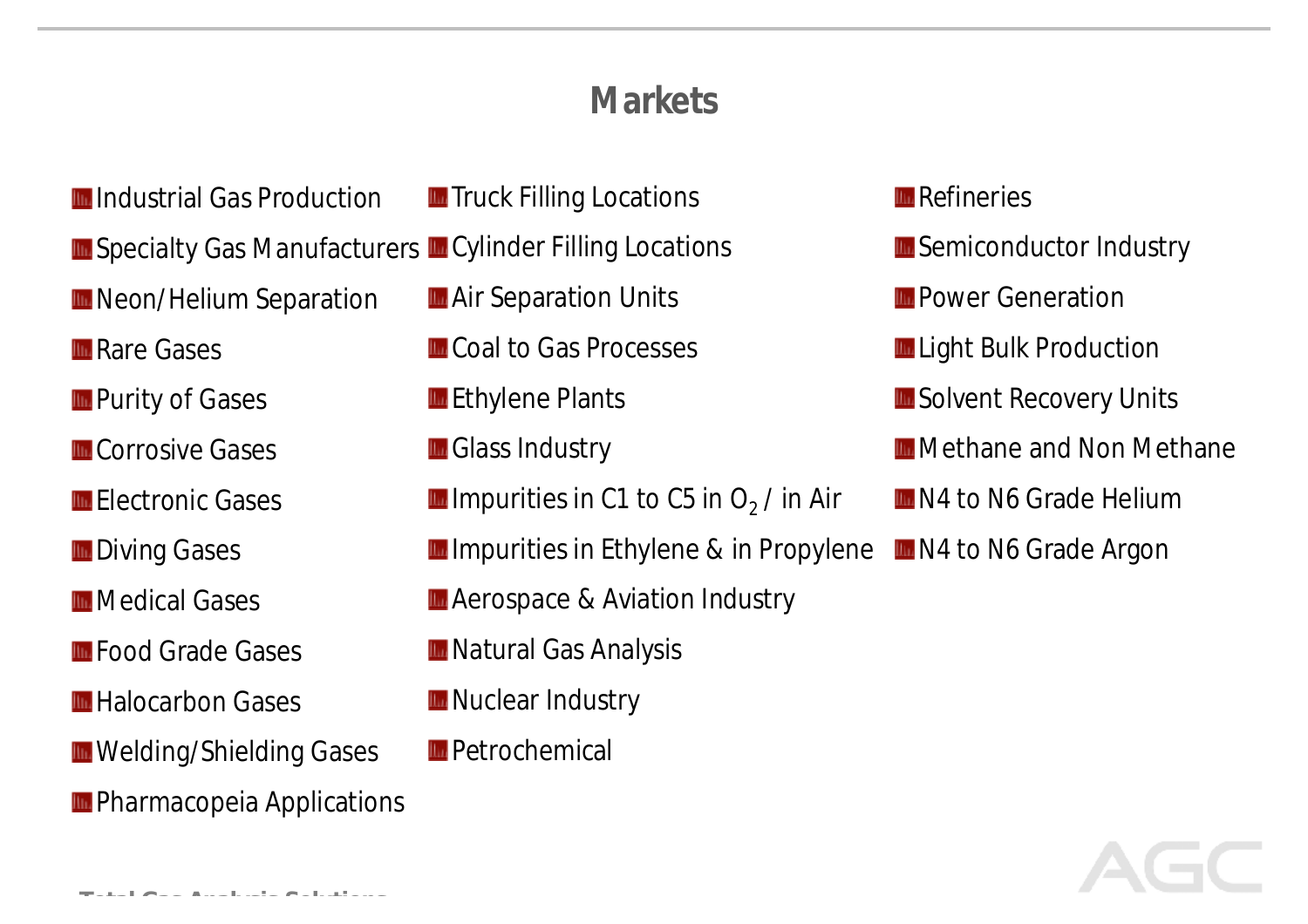

Many years of combined experience Technical Support available locally in China Full Technical Support World Wide In-House & On-Site Training Programs Repair On-Site 90% of the Time Long Term Customer Relationships

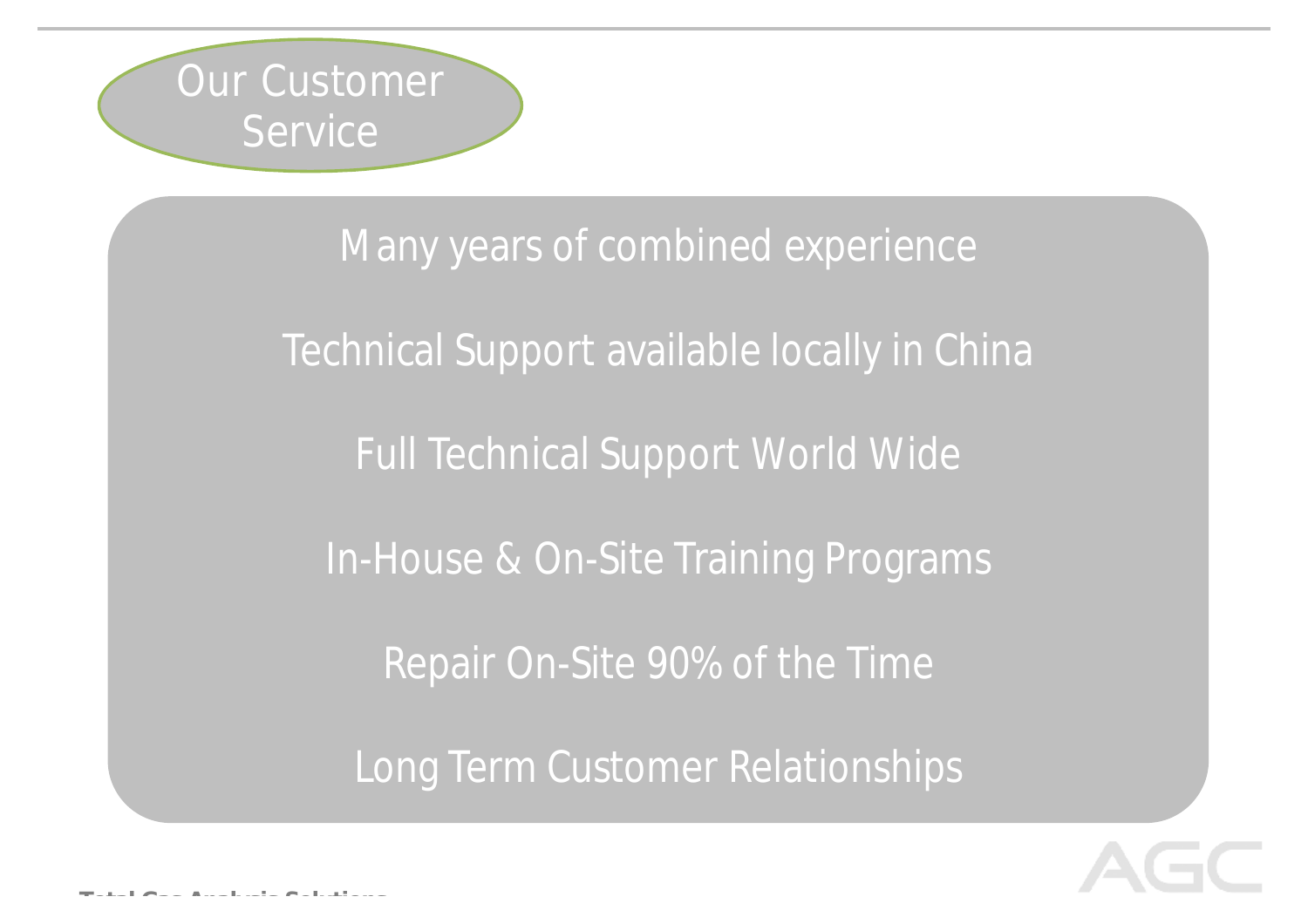

### Globally recognised & trusted brand

### Strong Customer Relationships

### Willing to develop applications with Customers